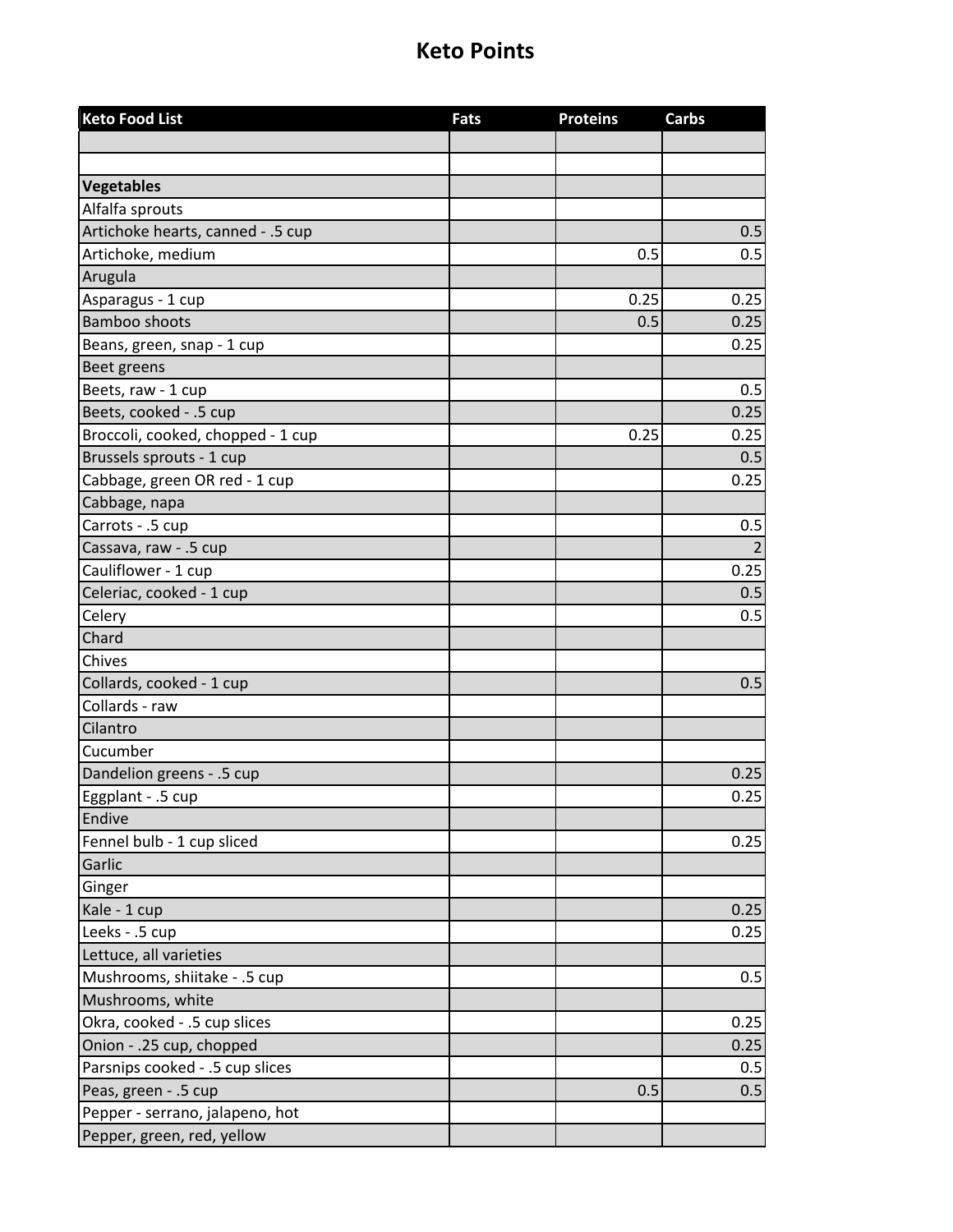| Pickle, dill or kosher              |                |                |      |
|-------------------------------------|----------------|----------------|------|
| Potato, white, 1 medium             |                | 0.25           | 1.5  |
| Potato, red skin, 1 medium          |                | 0.25           | 1.5  |
| Pumpkin, canned - .5 cup            |                |                | 0.5  |
| Radicchio                           |                |                |      |
| Radishes                            |                |                |      |
| Rhubarb - 1 cup                     |                |                | 0.25 |
| Spinach                             |                |                |      |
| Squash, Acorn - .5 cup, baked       |                |                | 0.75 |
| Squash, Butternut - .5 cup, baked   |                |                | 0.5  |
| Squash, Delicata - .5 cup, cooked   |                |                | 0.5  |
| Squash, Kabocha - .5 cup, cooked    |                |                | 0.5  |
| Squash, Spaghetti - 1 cup cooked    |                |                | 0.5  |
| Squash, Zucchini                    |                |                |      |
| Sugar Snap Peas - 1 cup             |                | 0.25           | 0.5  |
| Sweet potato, baked - .5 cup        |                |                |      |
| Sweet potato, mashed - .5 cup       |                |                | 1.25 |
| Taro, cooked - .5 cup sliced        |                |                |      |
| Tomatoes crushed - 5 oz             |                |                | 0.5  |
| Tomatoes, stewed - .5 cup           |                |                | 0.25 |
| Tomato paste - .25 cup              |                |                | 0.5  |
| Tomato sauce - 1 cup                |                |                | 0.25 |
| Tomatoes, raw - 1 cup, chopped      |                |                | 0.25 |
| Turnips, cooked cubes - .5 cup      |                |                | 0.25 |
| Yam, baked - 1/2 cup                |                |                |      |
| Yam bean (Jicama) - 1 cup, sliced   |                |                | 0.5  |
|                                     |                |                |      |
| <b>Meats and Cuts</b>               |                |                |      |
| <b>Beef</b>                         |                |                |      |
| Ground Beef - 3 oz                  | 1              | $\overline{2}$ |      |
| Brisket - 3 oz                      | $\mathbf{1}$   | 2.5            |      |
| Hotdog - 1 link                     | 0.5            | 0.75           |      |
| Flank - 3 oz                        | 0.75           | 2.5            |      |
| Roast beef lunchmeat - 2 oz         |                | $\mathbf{1}$   |      |
| Top Sirloin - 3 oz                  | 0.5            | 2.5            |      |
| Bison - 3 oz                        | 0.5            | $\overline{2}$ |      |
| Ground Lamb - 3 oz                  | 1.25           | $\overline{2}$ |      |
| Lamb - 3 oz                         | 4              | $\mathbf{1}$   |      |
| Pork                                |                |                |      |
| Bacon, thin cut, cooked - 3 strips  | $\overline{2}$ | $\overline{2}$ |      |
| Bacon, thick cut, cooked - 2 strips | $\mathbf{1}$   | $\mathbf{1}$   |      |
| Bratwurst - 1 link                  | 2              | 1              |      |
| Chorizo - 1 link                    | $\overline{2}$ | 1.5            |      |
| Ground Pork - 3 oz                  | 1.25           | 2              |      |
| Ham - 3 oz                          | 0.5            | $\overline{2}$ |      |
| Ham lunchmeat - 2 oz                |                | $\mathbf 1$    |      |
| Proscuitto - 1 oz. (2 slices)       | 0.25           | 0.5            |      |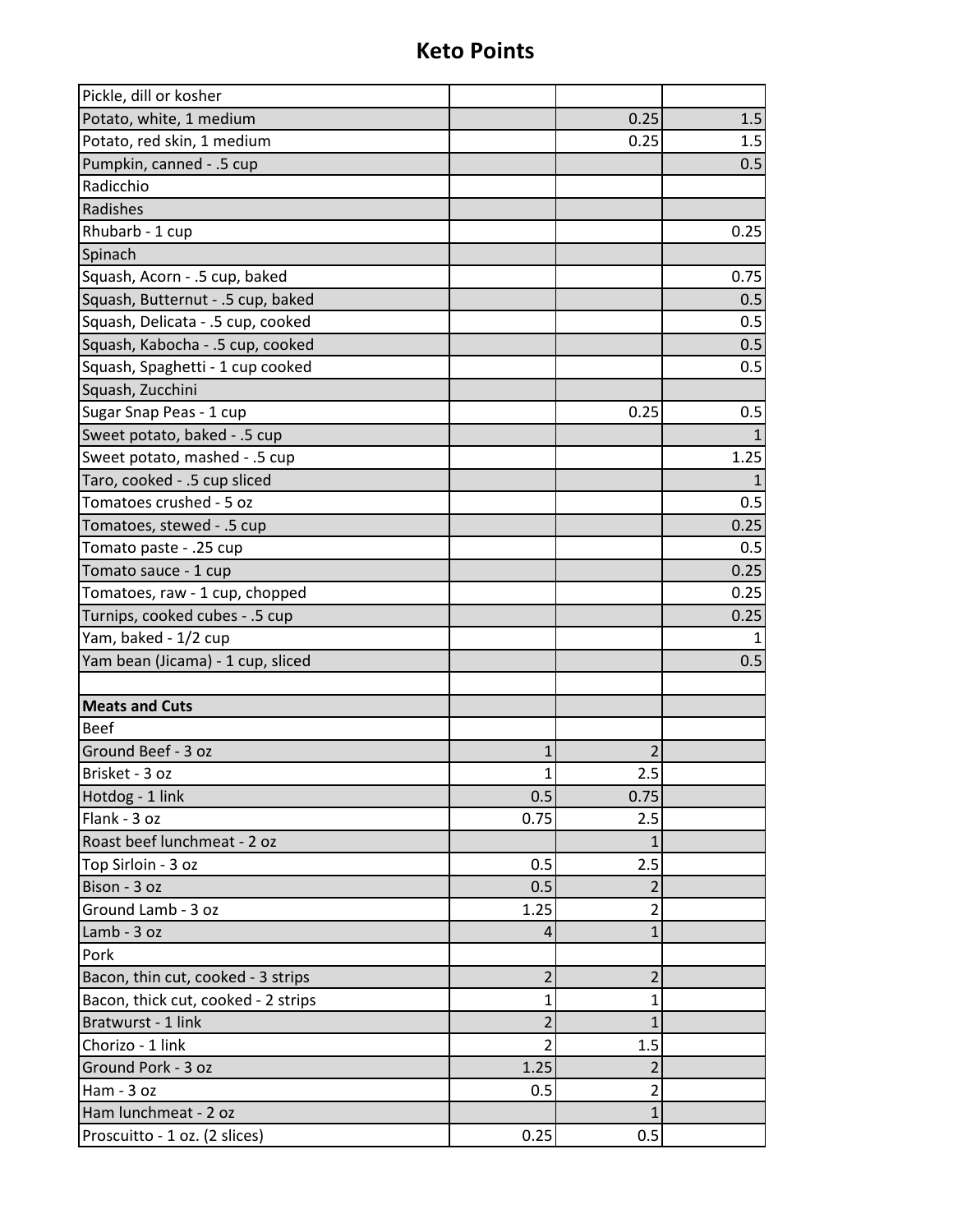| Ribs - 3 oz                          | $\mathbf{1}$ | 2.5                     |      |
|--------------------------------------|--------------|-------------------------|------|
| Sausage - 3 oz                       | 0.75         | 2.5                     |      |
| Shoulder - 3 oz                      |              | 1.5                     |      |
| Tenderloin - 3 oz                    | 0.25         | 2                       |      |
| Salami - 4 slices                    |              | $\mathbf{1}$            |      |
| Venison - 3 oz                       | 0.25         | 2.5                     |      |
|                                      |              |                         |      |
| <b>Poultry</b>                       |              |                         |      |
| Chicken breast w/ skin 3oz           | 0.5          | 2.5                     |      |
| Chicken breast w/out skin 3oz        | 0.25         | 3                       |      |
| Chicken Leg - 1 leg w/ skin          |              | $\overline{2}$          |      |
| Chicken thigh, w/ skin 3 oz          | 1            | 2                       |      |
| Chicken thigh w/o skin 1 thigh       | 0.5          | $\mathbf{1}$            |      |
| Chicken, ground - 3 oz               | 0.75         | 2                       |      |
| Chicken livers, pan-fried - 3 oz     | 0.5          | $\overline{2}$          |      |
| Chicken Wing - 1 full wing           | 0.5          | 0.75                    |      |
| Chicken Apple Sausage - 1 link       |              | 1.5                     |      |
| Duck, meat and skin - 3 oz           | 2            | 1.5                     |      |
| Turkey bacon - 2 slices              |              | 1.25                    |      |
| Turkey breast w/ skin - 3 oz         | 0.5          | 2.5                     |      |
| Turkey breast w/o skin - 3 oz        |              | 2.5                     |      |
| Turkey, ground - 3 oz                | $\mathbf{1}$ | $\overline{2}$          |      |
| Turkey breast, ground, lean - 3 oz   |              | 2.5                     |      |
| Turkey leg 3 oz                      | 0.75         | 2.5                     |      |
| Turkey lunchmeat - 2 oz              |              | 1                       |      |
| Turkey sausage - 2 links             | 1            | 1                       |      |
|                                      |              |                         |      |
| <b>Seafood</b>                       |              |                         |      |
| Clams - 10 small                     |              | $\overline{2}$          |      |
| $Cod - 3 oz$                         |              | 2                       |      |
| Crab - 3 oz                          |              | $\overline{2}$          |      |
| Lobster - 3 oz                       |              | $\overline{2}$          |      |
| Mussels - 3 oz cooked                | 0.25         | $\overline{2}$          | 0.25 |
| Oysters - 12 medium                  |              | $\mathbf{1}$            | 0.25 |
| Salmon - 3 oz                        | 0.25         | $\overline{2}$          |      |
| Salmon, pink, canned - 1/2 can       | 0.25         | $\overline{2}$          |      |
| Sardines, canned in water - 1 can    | 0.5          | $\overline{\mathbf{c}}$ |      |
| Scallops, cooked - 3 oz              |              | $\overline{2}$          |      |
| Shrimp - 8 large                     |              | $\mathbf{1}$            |      |
| Trout - 3 oz                         | 0.25         | $\overline{2}$          |      |
| Tuna, steak - 3 oz                   | 0.25         | $\overline{2}$          |      |
| Tuna, canned, white - 1/2 can        |              | 2                       |      |
|                                      |              |                         |      |
| <b>Gluten-Free Grains and Flours</b> |              |                         |      |
| Almond Flour - .25 cup               | $\mathbf{1}$ |                         | 0.25 |
| Arrowroot Powder - .25 cup           |              |                         | 1.25 |
| Coconut Flour -. 25 cup              | 0.25         | 0.25                    | 0.75 |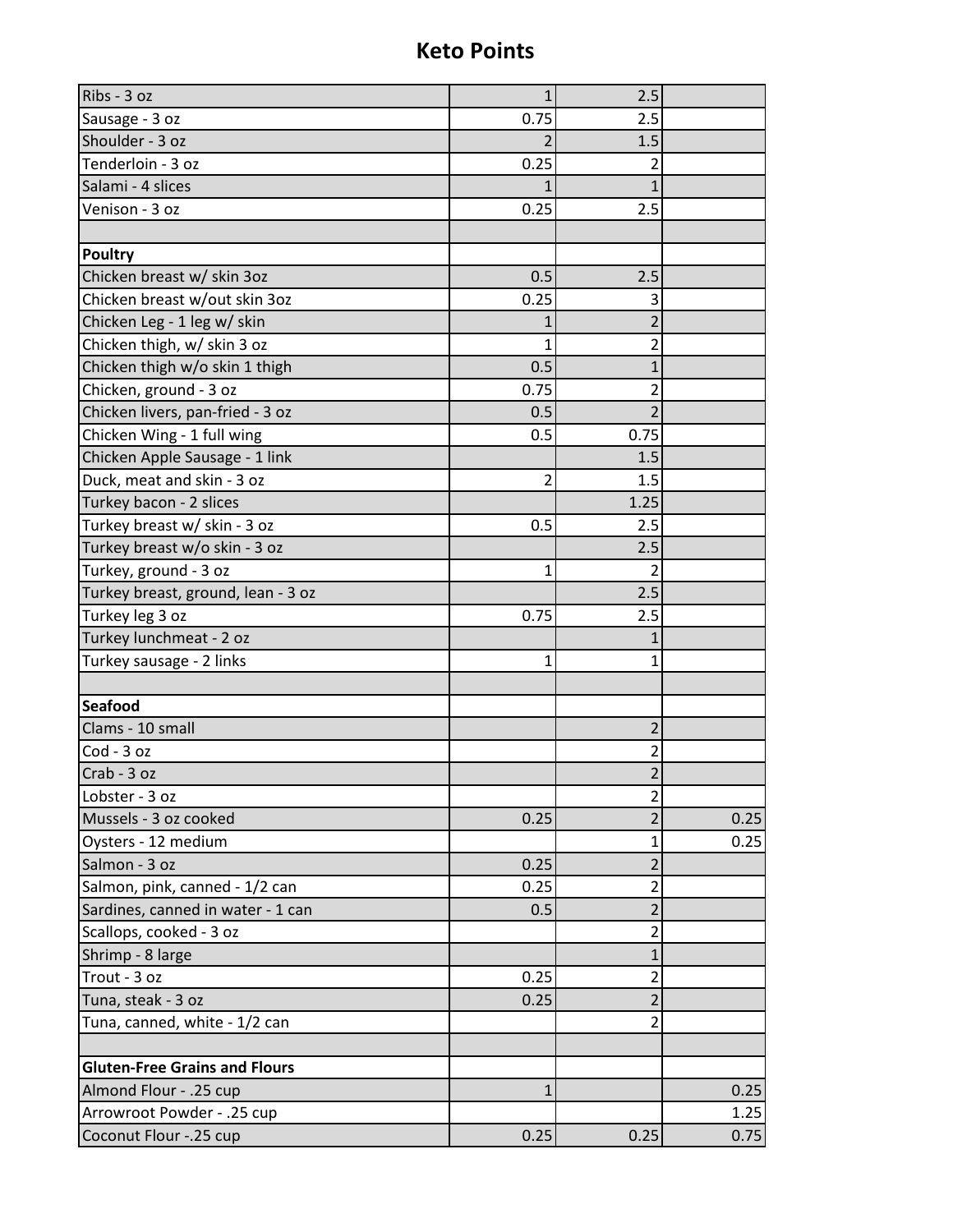| Corn, sweet, cooked - .5 cup        |              |              | $\mathbf 1$  |
|-------------------------------------|--------------|--------------|--------------|
| Oats - .25 cup                      | 0.25         | 1.25         | $\mathbf{1}$ |
| Oat Flour                           |              | 0.5          | $\mathbf{1}$ |
| Quinoa, cooked - .5 cup             |              | 0.5          | 0.5          |
| Rice, brown, cooked - .5 cup        |              |              | $\mathbf{1}$ |
| Rice, white, cooked - .5 cup        |              |              | 1            |
| Rice Noodles - .5 cup               |              |              | 1            |
| Tapioca Flour - .25 cup             |              |              | 1.25         |
| White Rice Flour - 1 ounce          |              |              | 1.           |
|                                     |              |              |              |
| <b>Dairy and Eggs</b>               |              |              |              |
| Cheese, hard/crumble - 2 cubic in   | 0.5          | 0.5          |              |
| Cheese, soft - 2 cubic in           |              | 1            |              |
| Cream, half and half - 2 tbsp       | 0.25         |              |              |
| Cream, heavy - 2 tbsp               | 1            |              |              |
| Egg, Duck - 1 egg                   | 0.75         | 1            |              |
| $Egg - 1egg$                        | 0.5          | 0.5          |              |
| Milk, whole - 1 cup                 | 0.5          | 1            | 0.75         |
| Sour Cream - 2 tbsp                 |              |              |              |
| Yogurt, plain, whole milk - 1 cup   | 0.5          | $\mathbf{1}$ | 0.5          |
|                                     |              |              |              |
| <b>Nuts/Seeds and Butters</b>       |              |              |              |
| Almonds - 20 nuts                   | 1            | 0.5          |              |
| Almond Butter - 2 tbsp              | 1.5          | 0.5          | 0.25         |
| Brazil Nuts - 5 nuts                | 1            |              |              |
| Cashews - 15 nuts                   | 1            | 0.5          | 0.5          |
| Cashew Butter - 2 tbsp              | 1            | 0.5          | 0.5          |
| Chia Seeds - 1 tbsp                 | 0.25         | 0.25         | 0.25         |
| Coconut Butter - 2 tbsp             | 1.25         |              | 0.25         |
| Coconut Cream - 3 tbsp              |              |              |              |
| Coconut, unsweetened - .25 cup      | 1            |              | 0.25         |
| Coconut Milk, can, full-fat .25 cup | 1            |              |              |
| Flaxseeds, whole - 3 tbsp           | 1            | 0.5          | 0.25         |
| Flaxseeds, ground - 2 tbsp          | 0.5          | 0.25         | 0.25         |
| Hemp seeds - 1 ounce                |              |              |              |
| Macadamia Nuts - 8 nuts             |              |              |              |
| Pecans - 15 halves                  | 1            |              |              |
| Pepitas - 1 ounce                   | 1            | 1            | 0.25         |
| Pine Nuts - .75 ounce               | 1            |              |              |
| Pistachios - 50 kernels             |              | 0.5          | 0.5          |
| Pumpkin Seeds, whole - .5 cup       | 0.5          | 0.5          | 0.75         |
| Peanut Butter, no sugar - 2 tbsp    |              | 0.5          | 0.25         |
| Sesame Seeds - 1 ounce              | 1            | 0.5          |              |
| Sunflower Seeds - 3 tbsp.           | 1            | 0.5          | 0.25         |
| Sunflower Seed Butter - 2 tbsp      | 1            | 0.5          | 0.5          |
| Tahini - 2 tbsp                     | $\mathbf{1}$ | 0.5          | 0.25         |
| Walnuts - 12 halves                 | 1            | 0.25         |              |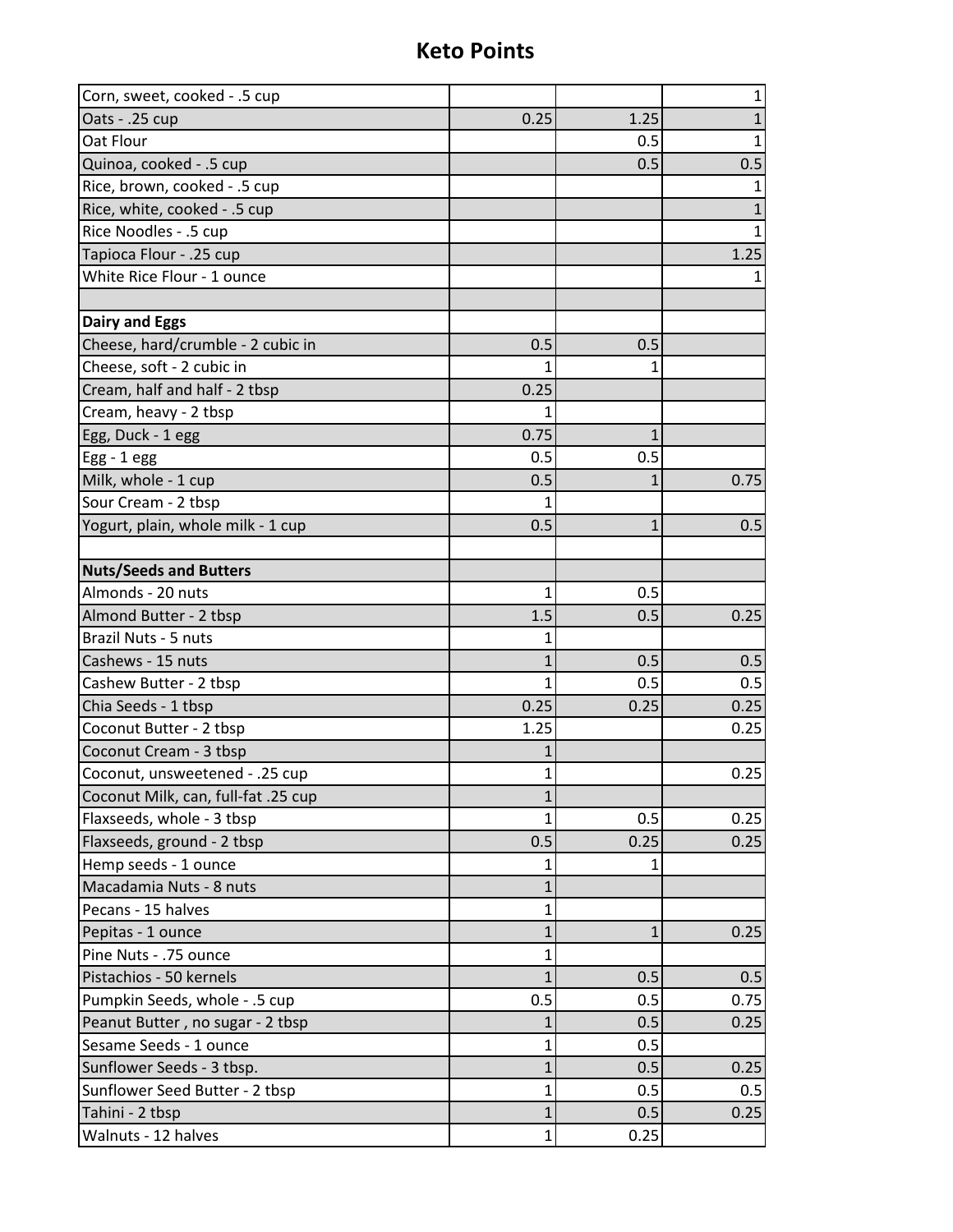| <b>Beans and Legumes</b>    |      |              |              |
|-----------------------------|------|--------------|--------------|
| Black Beans - 1/2 cup       |      | 0.75         |              |
| Chickpea - 1/4 cup          | 0.25 | 1.25         | 1.5          |
| Edamame - 1 cup             | 0.5  | 1.5          | 0.75         |
| Kidney Beans - .5           |      | 0.5          | 1            |
| Lentils - .5 cup            |      | $\mathbf{1}$ | $\mathbf{1}$ |
| Lima Beans - .5 cup         |      | 0.5          | 1            |
| Peanuts, dry roasted - .25  | 1.5  | 1            |              |
| Pinto Beans                 |      | 1            | 1.5          |
|                             |      |              |              |
| Fruits                      |      |              |              |
| Apple, 1 small              |      |              | $\mathbf{1}$ |
| Apricot - 1 piece           |      |              | 0.25         |
| Avocado, 1/2 fruit          | 1    |              | 0.25         |
| Banana - 1 medium           |      |              | 1.25         |
| Blackberries - 1 cup        |      |              | 0.5          |
| Blueberries - 1 cup         |      |              | $\mathbf{1}$ |
| Cherries - 1 cup with pits  |      |              | $\mathbf{1}$ |
| Clementines -1 fruit        |      |              | 0.5          |
| Dates, medjool - 1 dat      |      |              | 0.75         |
| Figs, raw - 1 medium        |      |              | 0.5          |
| Figs, dried - 1             |      |              | 0.25         |
| Grapefruit - 1/2 fruit      |      |              | 0.5          |
| Grapes - 10 grapes          |      |              | 0.5          |
| Kiwi - 1 fruit, no skin     |      |              | 0.5          |
| Lemon squeeze               |      |              |              |
| Lime squeeze                |      |              |              |
| Mango - 1 fruit, no pit     |      |              | 1.5          |
| Melon, cantaloupe - 1 cup   |      |              | 0.75         |
| Melon, honeydew - 1 cup     |      |              | 0.75         |
| Nectarine - 1 small         |      |              | 0.75         |
| Olives - 5 large            | 1    |              |              |
| Orange - 1 small            |      |              | 0.5          |
| Peach - 1 medium            |      |              | 0.75         |
| Pear - 1 medium             |      |              | 0.5          |
| Pineapple - 1 cup           |      |              |              |
| Plantains, cooked - 1/2 cup |      |              | $\mathbf{1}$ |
| Plums - 1 fruit             |      |              | 0.5          |
| Raspberries - 1 cup         |      |              | 0.75         |
| Strawberries - 1 cup        |      |              | 0.5          |
| Tangerine - 1 medium        |      |              | 0.5          |
| Watermelon - 1 cup          |      |              | 0.5          |
|                             |      |              |              |
| <b>Sauces and Broths</b>    |      |              |              |
| Bone Broth - 1 cup          |      | 1            |              |
| <b>Fish Sauce</b>           |      |              |              |